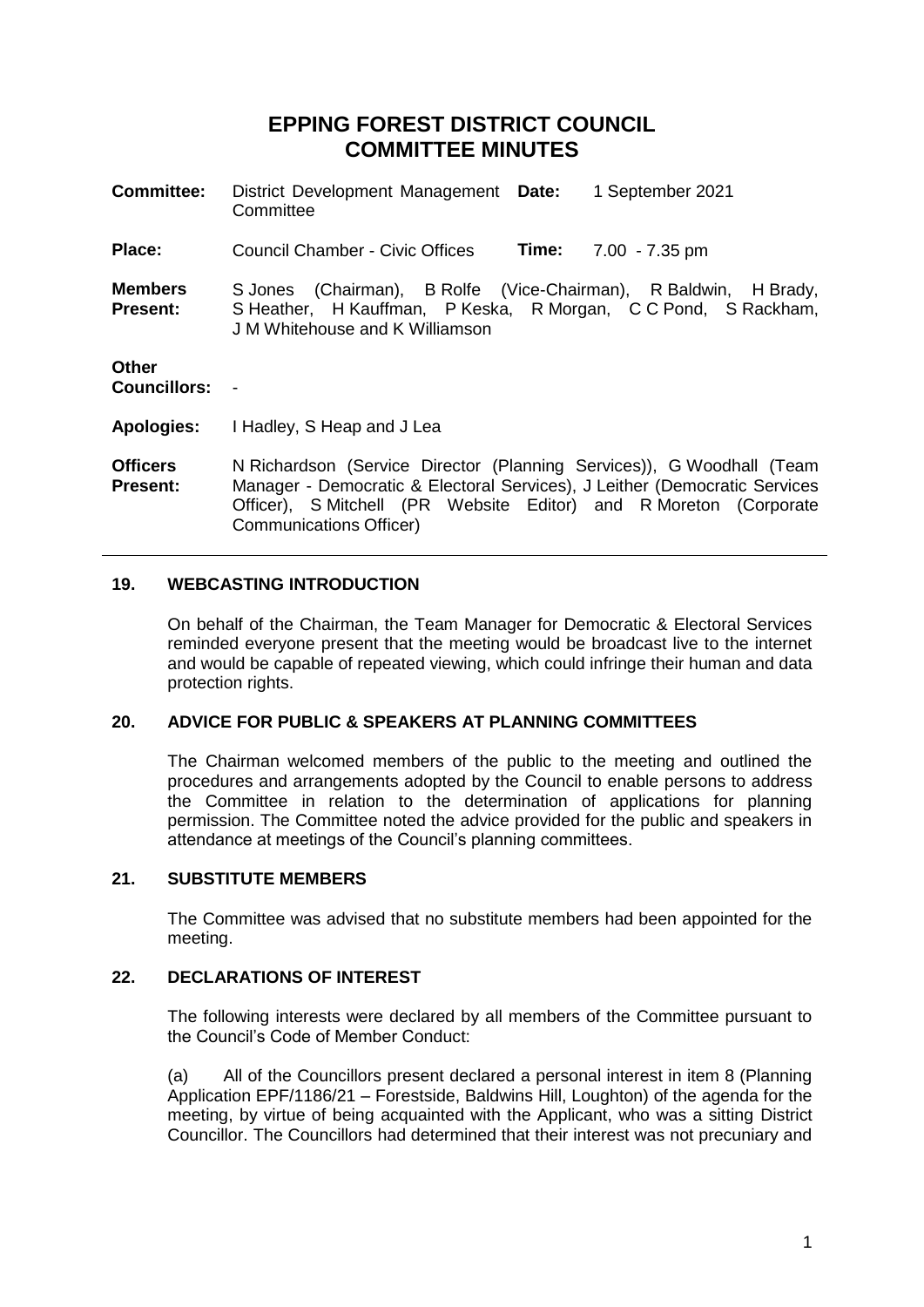indicated that they would remain in the meeting for the consideration of the application and voting thereon.

(b) All of the Councillors present declared a personal interest in item 9 (Planning Application EPF/1702/21 – 229 High Street, Epping) of the agenda for the meeting, by virtue of being acquainted with the Applicant, who was a sitting District Councillor. The Councillors had determined that their interest was not pecuniary and indicated that they would remain in the meeting for the consideration of the application and voting thereon.

(c) All of the Councillors present declared a personal interest in item 9 (Planning Application EPF/1800/21 – 229 High Street, Epping) of the agenda for the meeting, by virtue of being acquainted with the Applicant, who was a sitting District Councillor. The Councillors had determined that their interest was not pecuniary and indicated that they would remain in the meeting for the consideration of the application and voting thereon.

#### **23. MINUTES**

The Team Manager for Democratic & Electoral Services apologised to the Committee for the wrong set of minutes being attached to the agenda, as the minutes for the meeting held on 17 March 2021 had already been agreed by the Committee.

#### **24. EPPING FOREST DISTRICT LOCAL PLAN SUBMISSION VERSION - PLANNING POLICY BRIEFING NOTE**

The Service Director for Planning Services reminded the Committee that a briefing note had been prepared to ensure that a consistent approach was taken to the provision of planning policy advice, following the publication of the Epping Forest District Local Plan Submission Version on 18 December 2017. Members were advised that the primary purpose of the briefing note was to inform development management activities and to provide assistance for Councillors, Officers, Applicants, Planning Agents and other persons involved in the development management process.

#### **Resolved:**

(1) That the Planning Policy Briefing Note for the Epping Forest District Local Plan Submission Version, be noted.

#### **25. PLANNING APPLICATION EPF/1186/21 - FORESTSIDE, BALDWINS HILL, LOUGHTON IG10 1SD**

The Service Director for Planning Services, N Richardson, presented a report for the construction of a single storey rear extension and the addition of rear roof lights to the existing side return at 'Forestside' on Baldwins Hill in Loughton. This application was before the Committee as it had been submitted by or on behalf of a District Councillor.

N Richardson informed the Committee that the site was located within the urban area of Loughton and comprised a detached house. The site was within a conservation area or the Metropolitan Green Belt, and the building was not listed, although there was one preserved tree at the rear of the site. It was likely that the neighbouring properties had been extended in the past.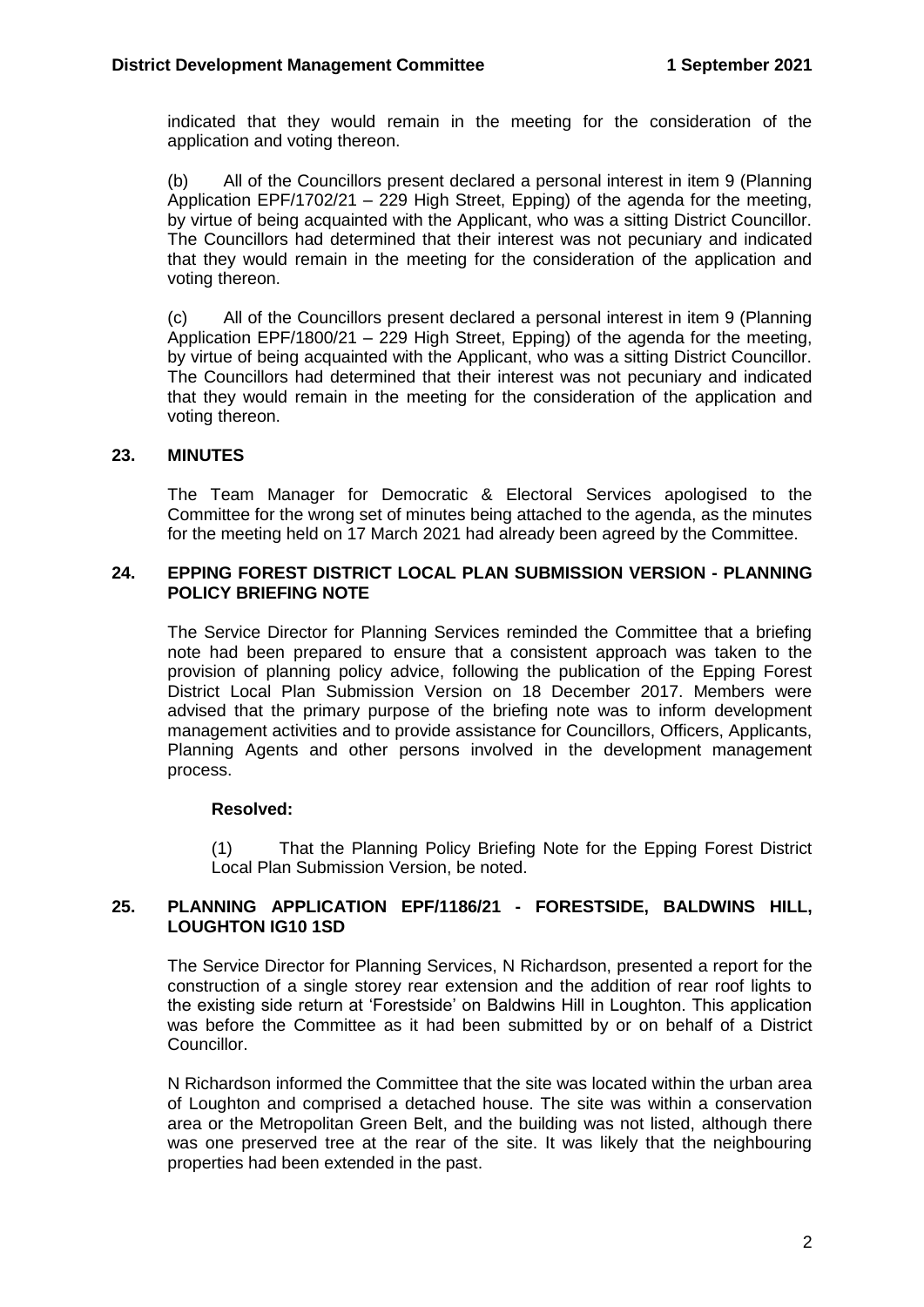Planning Officers had concluded that the proposed works were of an acceptable size, scale and design, and would have a neutral impact on the appearance of the existing building. In addition, it was considered that there would be a limited impact to the living conditions of the adjacent neighbour arising from the development. Therefore, it was recommended that planning permission should be granted.

The Committee noted the summary of representations that had been received in respect of this application, which comprised of two objections to the application – one of which was from Loughton Town Council. There were no public speakers registered for this application and the Committee proceeded to debate the application.

Cllr C C Pond informed the Committee that the site had been part of a conservation area until 1996, when it had then been excluded. The Committee acknowledged that the application might give rise to increased light pollution; however, there was a street lamp nearby to the site and there were other instances of light pollution in the immediate vicinity of the site. The Committee felt that there was nothing in the application to merit refusal.

Cllr C C Pond proposed an amendment to condition 7, such that any wheel washing or other cleaning facilities should be approved by the Council, and this was agreed by the Committee.

#### **Decision:**

(1) That planning permission for application EPF/1186/21 at 'Forestside' in Baldwins Hill, Loughton should be granted, subject to the following conditions:

1…The development hereby permitted must be begun not later than the expiration of three years beginning with the date of this notice.

2…The development hereby permitted shall be carried out and retained strictly in accordance with the following approved plans: 035-EX-01, 035-PL-01 and 035-PL-02.

3…The materials to be used in the construction of the external surfaces of the development hereby permitted shall match those specified in the submitted application form, unless otherwise agreed in writing by the Local Planning Authority.

4…Tree protection shall be implemented prior to the commencement of development activities (including demolition), and the methodology for development (including supervision) shall be undertaken in accordance with the submitted Tree Survey/ Arboricultural Method Statement reports and Tree protection shall be installed as shown on Moore Partners Ltd drawing number MH/FS/01 dated 1st June 2021 unless the Local Planning Authority gives its prior written approval to any alterations.

5…If any tree, shrub or hedge shown to be retained in the submitted Arboricultural reports is removed, uprooted or destroyed, dies, or becomes severely damaged or diseased during development activities or within 3 years of the completion of the development, another tree, shrub or hedge of the same size and species shall be planted within 3 months at the same place, unless the Local Planning Authority gives its written consent to any variation. If within a period of five years from the date of planting any replacement tree, shrub or hedge is removed, uprooted or destroyed, or dies or becomes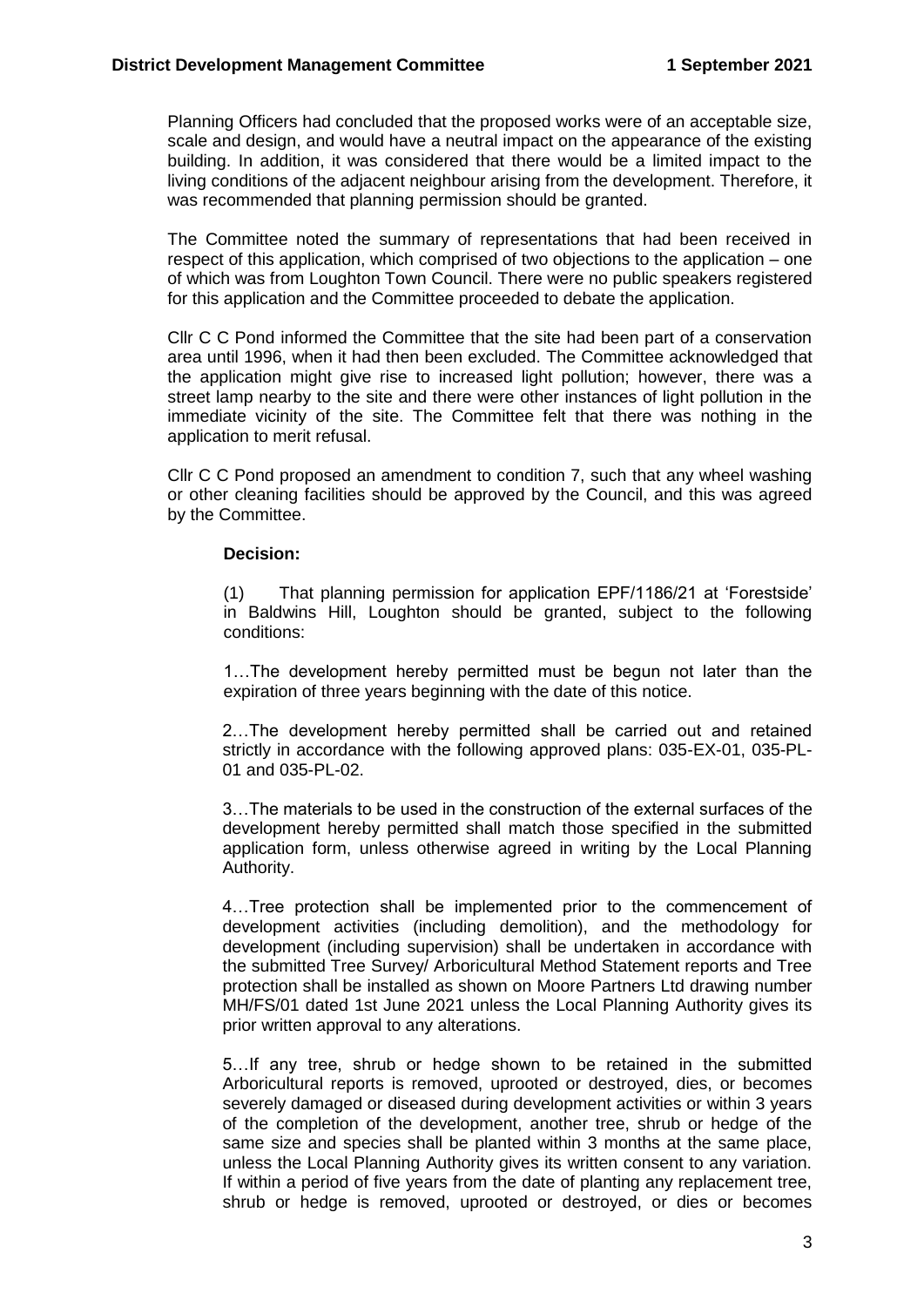seriously damaged or defective another tree, shrub or hedge of the same species and size as that originally planted shall, within 3 months, be planted at the same place.

6…No deliveries, external running of plant and equipment or demolition and construction works, other than internal works not audible outside the site boundary, shall take place on the site other than between the hours of 07:30 to 18:00 on Monday to Friday and 08:00 to 13:00 on Saturday and not at all on Sundays, Public or Bank Holidays without the prior written permission of the Local Planning Authority.

7…Wheel washing or other cleaning facilities as approved by the Local Planning Authority, for vehicles leaving the site during construction works shall be installed and utilised to clean vehicles immediately before leaving the site. Any mud or other material deposited on nearby roads as a result of the development shall be removed.

## **26. PLANNING APPLICATION EPF/1702/21 - 229 HIGH STREET, EPPING CM16 4BP**

The Service Director for Planning Services, N Richardson, presented a report for advertisement consent to display an illuminated folded aluminium 3-part background white fascia sign with 80mm returns at 229 High Street in Epping. The application was before the Committee as it had been submitted by or on behalf of a District Councillor.

N Richardson informed the Committee that the application related to the ground floor retail use of a mid-terraced building located on the western side of the High Street, and was within a key frontage of the Epping Town Centre. The building itself was originally built in the  $18<sup>th</sup>$  Century and then altered in the  $19<sup>th</sup>$  century. The building was Grade II listed and located within the Epping Conservation Area. The face of the fascia sign would be covered in vinyl, with the lettering backlit by cold, LED lighting to create a halo around each character.

Planning Officers had concluded that the application with the relevant planning policies concerned with visual amenity and public safety. The Council's Conservation Officer had lodged an objection to the application on the basis that the proposal failed to positively relate to the existing shopfront, its host building and the wider conservation area. However, Planning Officers had felt that there were significant public benefits to outweigh the harm to the appearance of the Grade II Listed building, and would have less impact than the previous sign that had been removed a number of years ago. Therefore, it was recommended that consent should be granted.

The Committee noted the two objections to the application that had been received from the Epping Society and Epping Town Council, who both had objected to the application. There were no public speakers registered for this application, and the Committee proceeded to debate the application.

In response to questions from members of the Committee, N Richardson clarified that the colour of the lighting would be white but it might appear slightly coloured due to the colour of the actual letters, and that it had not been included in the proposed conditions for the lighting to be turned off at night as there would be other lighting on during the night. N Richardson also informed the Committee that there were other examples in the Conservation Area of vinyl finishes to fascia, and therefore Planning Officers had considered this acceptable.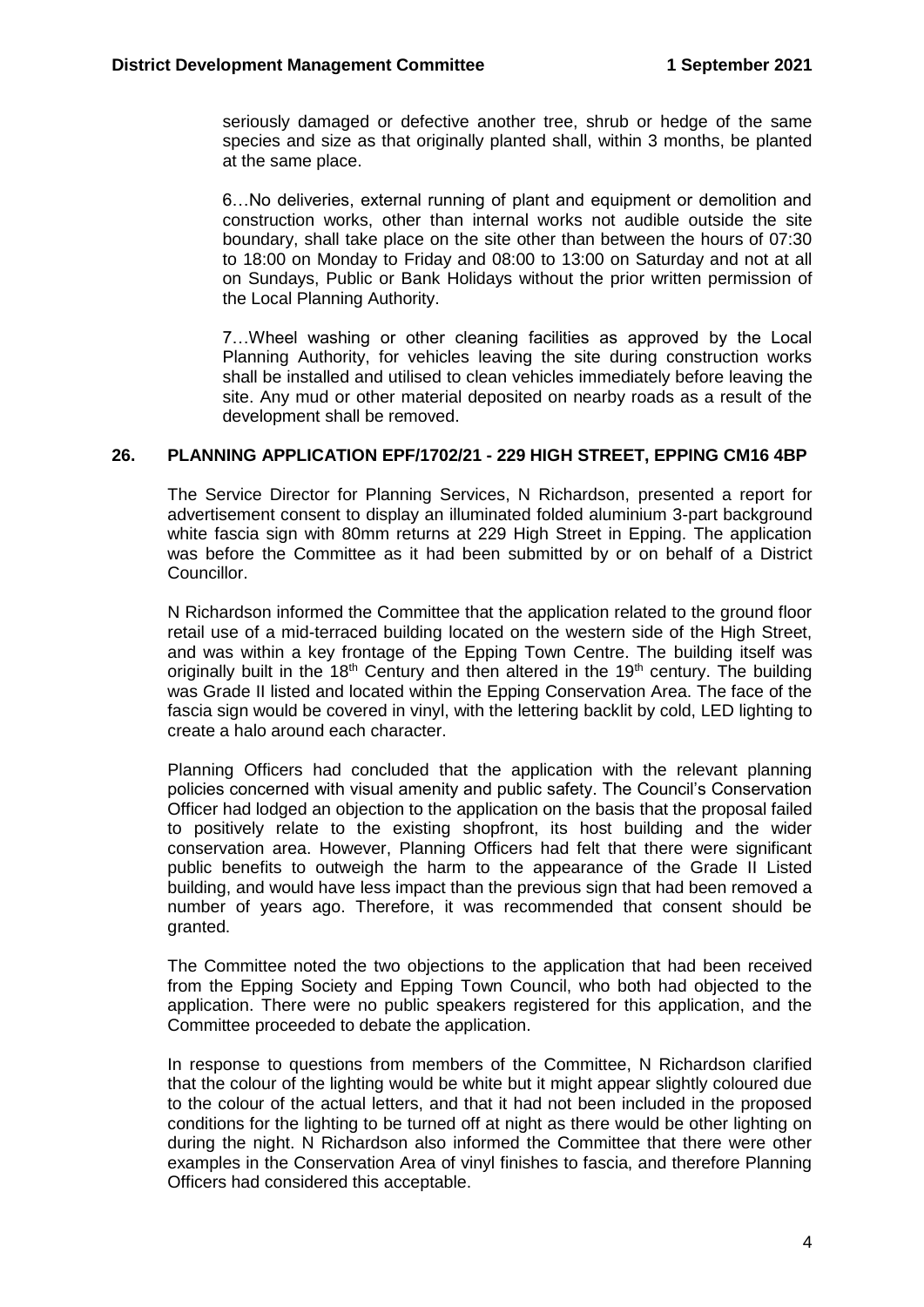Cllr J M Whitehouse felt that halo lighting was a better option than box lighting, but did not feel that comparing this proposal to a bad decision made in 1992 was a particularly good argument for granting consent. Cllr K Williamson felt that the white fascia finish would enhance the building and the proposed low level of lighting would cause any issues. Cllr Brady similarly felt that it was a very subtle and low-key type of lighting being proposed and was inclined to give the applicant the benefit of the doubt. Cllr C C Pond highlighted that the building was listed and should be treated sympathetically, and the Committee should give weight to the opinion of the Council's Conservation Officer. However, lighting was reversible and he was not convinced that there were sufficient reasons to refuse this application.

# **Decision:**

(1) That advertisement consent for application EPF/1702/21 at 229 High Street in Epping should be granted, subject to the following conditions:

1… The maximum luminance of the sign granted consent by this Notice shall not exceed 180 candelas per square metre.

2… The development hereby permitted shall be carried out and retained strictly in accordance with the following approved plans:

- Location Plan;
- Heritage Statement:
- Photograph of Abbotts sign;
- Block Plan; and
- Illustrator drawing.

#### **27. PLANNING APPLICATION EPF/1800/21 - 229 HIGH STREET, EPPING CM16 4BP**

The Service Director for Planning Services, N Richardson, presented a report for Listed Building consent to display an illuminated folded aluminium 3-part background white fascia sign with 80mm returns at 229 High Street in Epping. The application was before the Committee as it had been submitted by or on behalf of a District Councillor and was related to the application that had been considered by the Committee under the previous agenda item.

The Committee noted the objections made to the application by both the Epping Society and Epping Town Council, as well as the objections from the Council's Conservation Officer. There were no public speakers registered for this application.

#### **Decision:**

(1) That Listed Building consent for application EPF/1800/21 at 229 High Street in Epping should be granted, subject to the following condition:

1… The development hereby permitted shall be carried out and retained strictly in accordance with the following approved plans:

- Location Plan;
- Heritage Statement;
- Photograph of Abbotts sign;
- Block Plan; and
- Illustrator drawing.